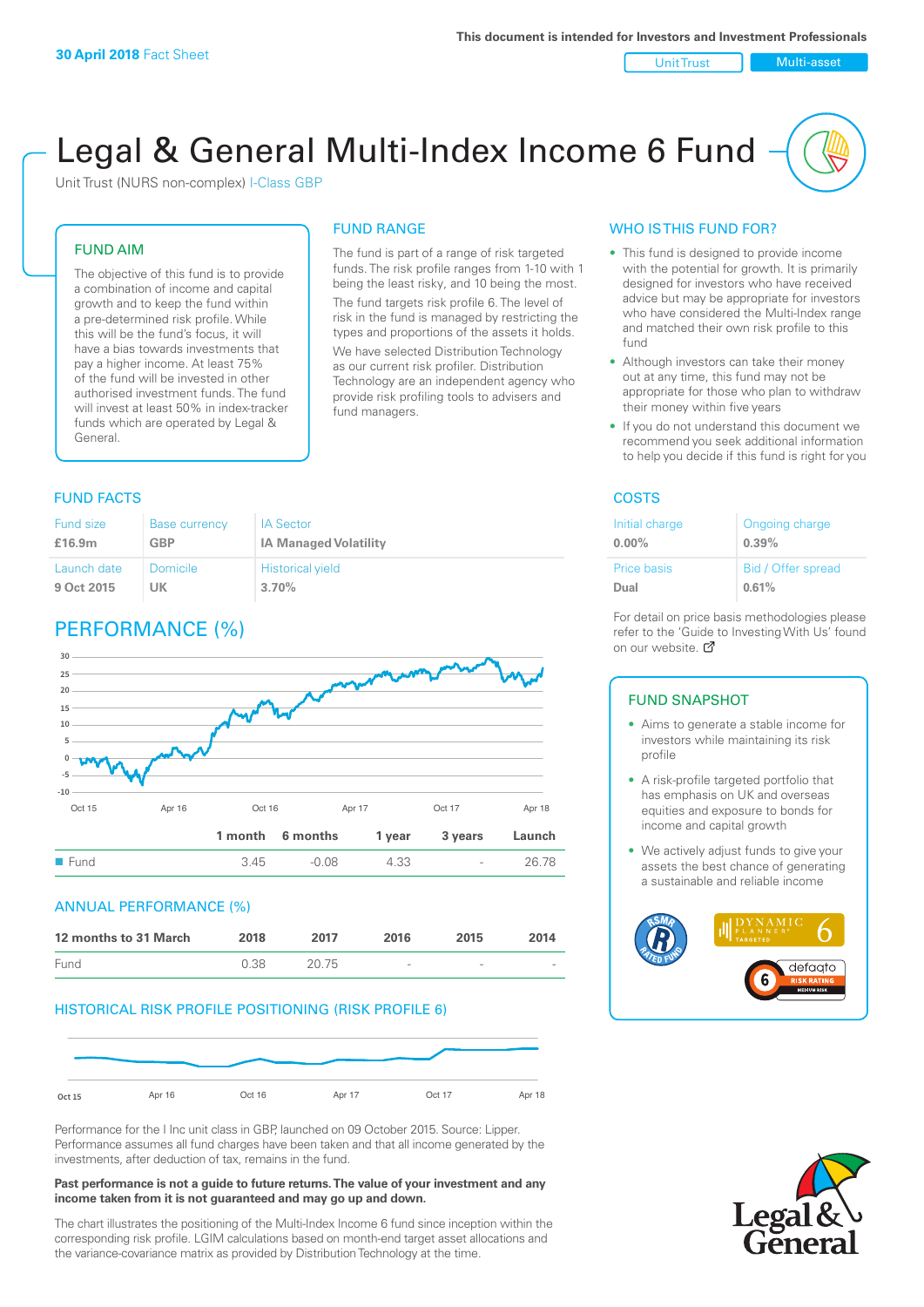### Legal & General Multi-Index Income 6 Fund

Unit Trust (NURS non-complex) I-Class GBP

### PORTFOLIO BREAKDOWN

All data source LGIM unless otherwise stated. Totals may not sum due to rounding.





#### FUND MANAGERS

The fund managers have responsibility for managing the multi-index fund range. They are part of the Multi-Asset Funds (MAF) team in LGIM. This team focuses on designing and managing multi-asset funds that are tailored to match the specific objectives of various client types. The team sits within a wider Asset Allocation team which combines both depth of experience with a broad range of expertise from different fields, including fund management, investment consulting and risk management roles.

## TOP 10 HOLDINGS (%)

| <b>L&amp;G UK Index Trust</b>                                    | 9.9 |
|------------------------------------------------------------------|-----|
| L&G Emerging Markets Government Bond (Local Currency) Index Fund | 7.9 |
| iShares UK Dividend UCITS ETF                                    | 7.5 |
| L&G Emerging Markets Government Bond (US\$) Index Fund           | 7.4 |
| L&G US Index Trust                                               | 7.0 |
| L&G Pacific Index Trust                                          | 6.4 |
| L&G High Income Trust                                            | 6.2 |
| L&G European Index Trust                                         | 5.9 |
| <b>LGIM Global Corporate Bond Fund</b>                           | 5.0 |
| <b>L&amp;G UK Property Fund</b>                                  | 4.4 |